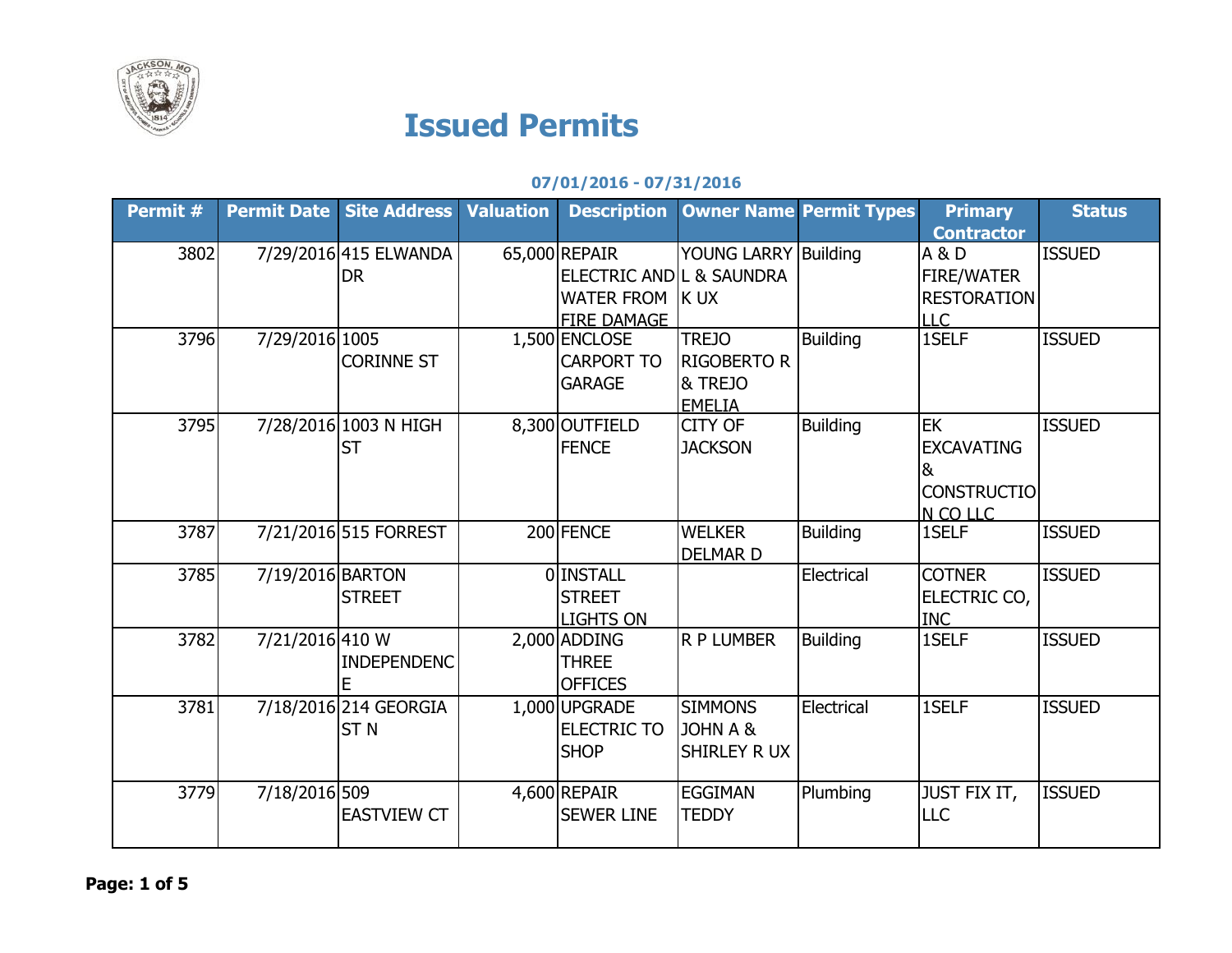| 3777 |                   | 7/18/2016 1444 E MAIN<br><b>ST</b>   | 50 SEWER<br><b>REPAIR</b>                                               | <b>FARROW</b><br>SAMUEL J &<br><b>THERESA UX</b><br><b>ETAL</b>              | Plumbing                  | <b>JA</b><br><b>AINSWORTH</b><br><b>HOMES LLC</b>                   | <b>ISSUED</b> |
|------|-------------------|--------------------------------------|-------------------------------------------------------------------------|------------------------------------------------------------------------------|---------------------------|---------------------------------------------------------------------|---------------|
| 3776 |                   | 7/14/2016 517 DONNA<br><b>DR</b>     | 1,600 REPLACE 80<br>FT OF WATER<br><b>LINE</b>                          | <b>STATLER</b><br><b>SHIRLEY</b>                                             | Plumbing                  | <b>DUTCH</b><br><b>ENTERPRISES,</b><br><b>INC</b>                   | <b>ISSUED</b> |
| 3775 |                   | 7/13/2016 WOODLAND<br><b>DR</b>      | 0 FLOODPLAIN                                                            | <b>DOUGHTEN</b><br><b>RICHARD &amp;</b><br><b>MICHELLE</b>                   | Floodplain<br>Development |                                                                     | <b>ISSUED</b> |
| 3773 | 7/22/2016 1142    | <b>MASTERSON</b><br><b>DR</b>        | 230,995 NEW SING<br>FAM RES W/<br>PARTIAL FIN<br><b>BASEMENT</b>        | <b>MARTIN</b><br><b>MICHAEL &amp;</b><br><b>KATHY</b>                        | <b>Building</b>           | <b>GERALD</b><br><b>STOVERINK</b><br><b>CONSTRUCTIO</b><br>N        | <b>ISSUED</b> |
| 3772 |                   | 7/12/2016 1232 KIOWA<br><b>ST</b>    | 2,500 UPGRADE<br><b>SEWAGE</b><br><b>PUMP</b><br><b>STATIONO</b>        | <b>SCHUETTE</b><br><b>DONALD F JR</b><br>& DONNA J                           | Plumbing                  | <b>MONROE</b><br><b>PLUMBING &amp;</b><br>HEATING CO,<br><b>INC</b> | <b>ISSUED</b> |
| 3771 | 7/12/2016 2314 ST | <b>ANDREWS CT</b>                    | 350 REMOVING<br><b>GENERATOR</b><br><b>AND WIRING</b><br><b>IT BACK</b> | <b>SHEPARD</b><br><b>MARY E</b><br><b>TRUST</b>                              | Electrical                | <b>MILLER</b><br>POWER &<br>CONTROL, LLC                            | <b>ISSUED</b> |
| 3770 | 7/11/2016 1033    | <b>CAROLYN DR</b>                    | 1,000 NEW GAS<br><b>LINE</b><br><b>PRESSURE</b><br><b>TESR</b>          | <b>PIEPENBROK</b><br><b>JACK M &amp;</b><br><b>BEVERLY L ET</b><br><b>UX</b> | Mechanical                | 1SELF                                                               | <b>ISSUED</b> |
| 3769 | 7/11/2016 434     | <b>GREENSFERRY</b><br>R <sub>D</sub> | 100 DEMO<br><b>CONCRETE</b><br><b>PATIO</b>                             | <b>MOORE</b><br><b>GORDON K</b>                                              | Demolition                | 1SELF                                                               | <b>ISSUED</b> |
| 3768 | 7/15/2016 434     | <b>GREENSFERRY</b><br><b>RD</b>      | 2,000 REMOVE &<br><b>REPLACE</b><br><b>CONCRETE</b>                     | <b>MOORE</b><br><b>GORDON K</b>                                              | <b>Building</b>           | 1SELF                                                               | <b>ISSUED</b> |
| 3767 |                   | 7/29/2016 216 RUSSELL<br><b>ST S</b> | 10,000 NEW SOLAR<br><b>SYSTEM</b>                                       | <b>ST PAUL</b><br><b>LUTHERAN</b><br><b>CHURCH</b>                           | Electrical                | MSI ELECTRIC ISSUED<br><b>INC</b>                                   |               |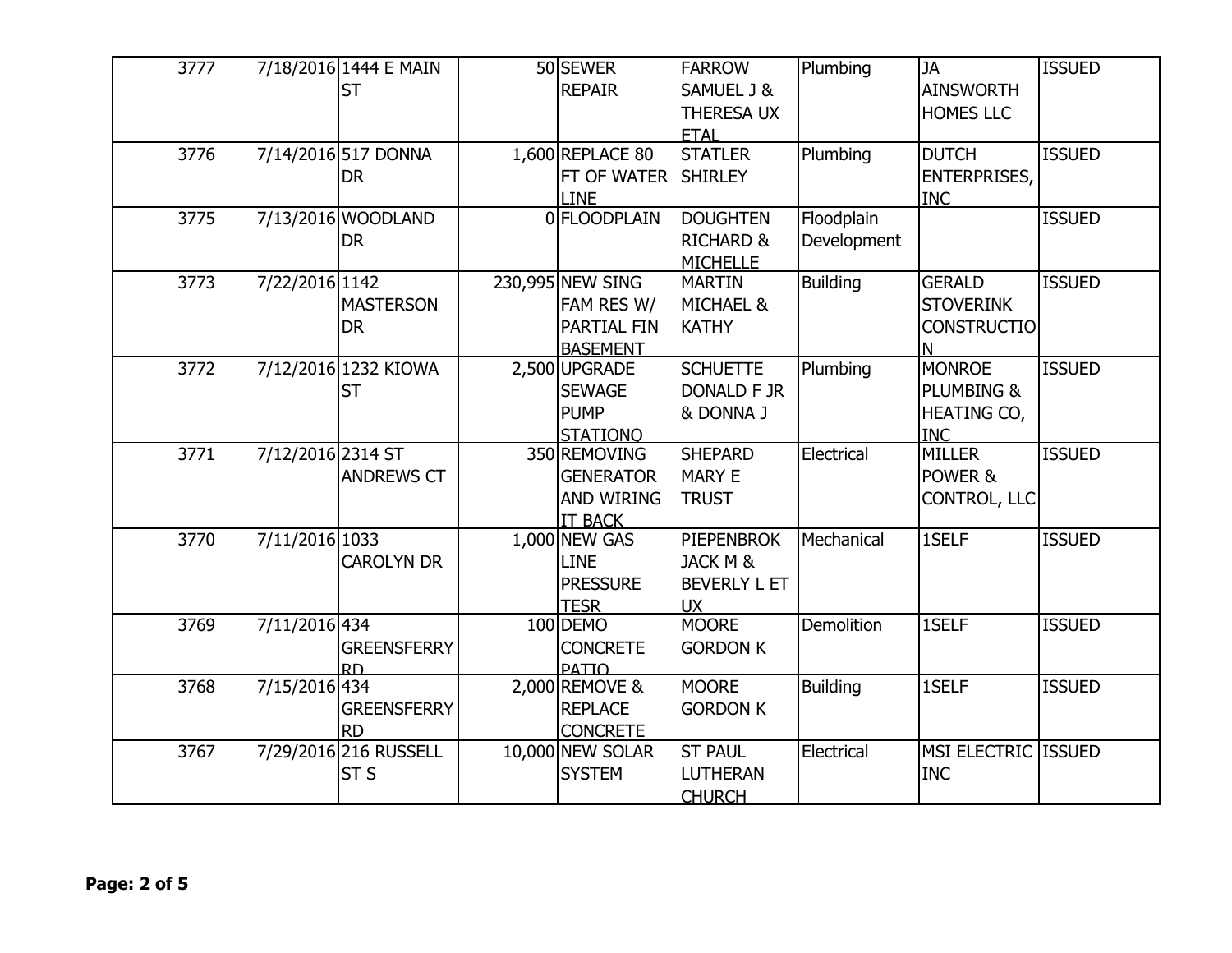| 3766 |                | 7/19/2016 429 DONNA<br><b>DR</b>        |             | 4,000 NEW 24 FT X<br>54" ABOVE<br><b>GROUND</b>                                  | <b>KAIN TRACY &amp; Building</b><br><b>STEVEN</b>                                |                 | <b>R &amp; W</b><br>DIRTWORK,<br><b>LLC</b>                                                        | <b>ISSUED</b> |
|------|----------------|-----------------------------------------|-------------|----------------------------------------------------------------------------------|----------------------------------------------------------------------------------|-----------------|----------------------------------------------------------------------------------------------------|---------------|
| 3765 | 7/19/2016 1802 | <b>WOODLAND</b><br><b>DR</b>            | 18,762 PAVE | <b>EXISTING</b><br><b>GRAVEL</b>                                                 | <b>DOUGHTEN</b><br><b>RICHARD &amp;</b><br><b>MICHELLE</b>                       | <b>Building</b> | PAVING PROS ISSUED<br><b>LLC</b>                                                                   |               |
| 3761 | 7/8/2016 1011  | <b>HIGHLAND DR</b>                      |             | 1,500 UPGRADE 100<br>AMP TO 200<br><b>ELECTRICAL</b>                             | <b>CLIFTON</b><br><b>ROBERT</b>                                                  | Electrical      | <b>WRIGHT</b><br>ELECTRIC,<br><b>STEVE</b>                                                         | <b>ISSUED</b> |
| 3760 |                | 7/13/2016 3361 OAK<br><b>RIDGE DR</b>   | 46,000 NEW  | <b>FIBERGLASS</b><br><b>IN GROUND</b><br>POOL AND 4'<br><b>BLACK</b><br>ALUMINUM | <b>CAMPBELL</b><br>RICHARD &<br><b>TOSHIA UX</b>                                 | <b>Building</b> | <b>PREFERRED</b><br><b>MAINTENANCE</b><br>INC. /<br><b>AMERICAN</b><br>POOLS OF<br><b>MISSOURI</b> | <b>ISSUED</b> |
| 3759 | 7/14/2016 1401 | <b>BRIARWOOD</b><br>LN                  |             | 33,000 REMOVE<br><b>REPLACE</b><br><b>CONCRETE</b><br><b>WALLS FOR</b>           | <b>SEABAUGH</b><br>DAVID D &<br>LYNDA A UX                                       | <b>Building</b> | <b>DENTON</b><br>LAWN &<br><b>LANDSCAPE</b><br><b>LLC</b>                                          | <b>ISSUED</b> |
| 3757 |                | 7/12/2016 124 BAST ST<br>N              |             | 4,500 NEW 24' X 52"<br><b>ABOVE</b><br><b>GROUND</b>                             | MILLER<br><b>DUSTIN &amp;</b><br><b>TAMMI</b>                                    | <b>Building</b> | <b>ROOMMATES</b>                                                                                   | <b>ISSUED</b> |
| 3756 | 7/26/2016 670  | <b>BROADRIDGE</b><br><b>DR</b>          |             | 850 NEW SIGN                                                                     | <b>BRANDON O</b><br><b>WILLIAMS</b><br><b>CONST</b>                              | <b>Building</b> | <b>SIGN ART</b><br>STUDIO /<br><b>NANCY</b><br><b>COLLIER</b>                                      | <b>ISSUED</b> |
| 3755 |                | 7/21/2016 4691 JACKSON<br><b>BLVD E</b> |             | 10,000 INSTALL<br><b>GENERATOR</b><br><b>AND SWITCH</b><br><b>PANELS</b>         | <b>KOHLFELD</b><br><b>MICHAEL &amp;</b><br><b>BARBARA</b><br><b>FAMILY TRUST</b> | Electrical      | <b>TRI-STATE</b><br><b>WATER AND</b><br><b>AIR</b>                                                 | <b>ISSUED</b> |
| 3754 |                | 7/5/2016 118 LILLY AVE                  |             | $1,000$ REPAIR /<br><b>REPLACE</b>                                               | JAMES DEBRA   Plumbing<br>ΙA                                                     |                 | 1SELF                                                                                              | <b>ISSUED</b> |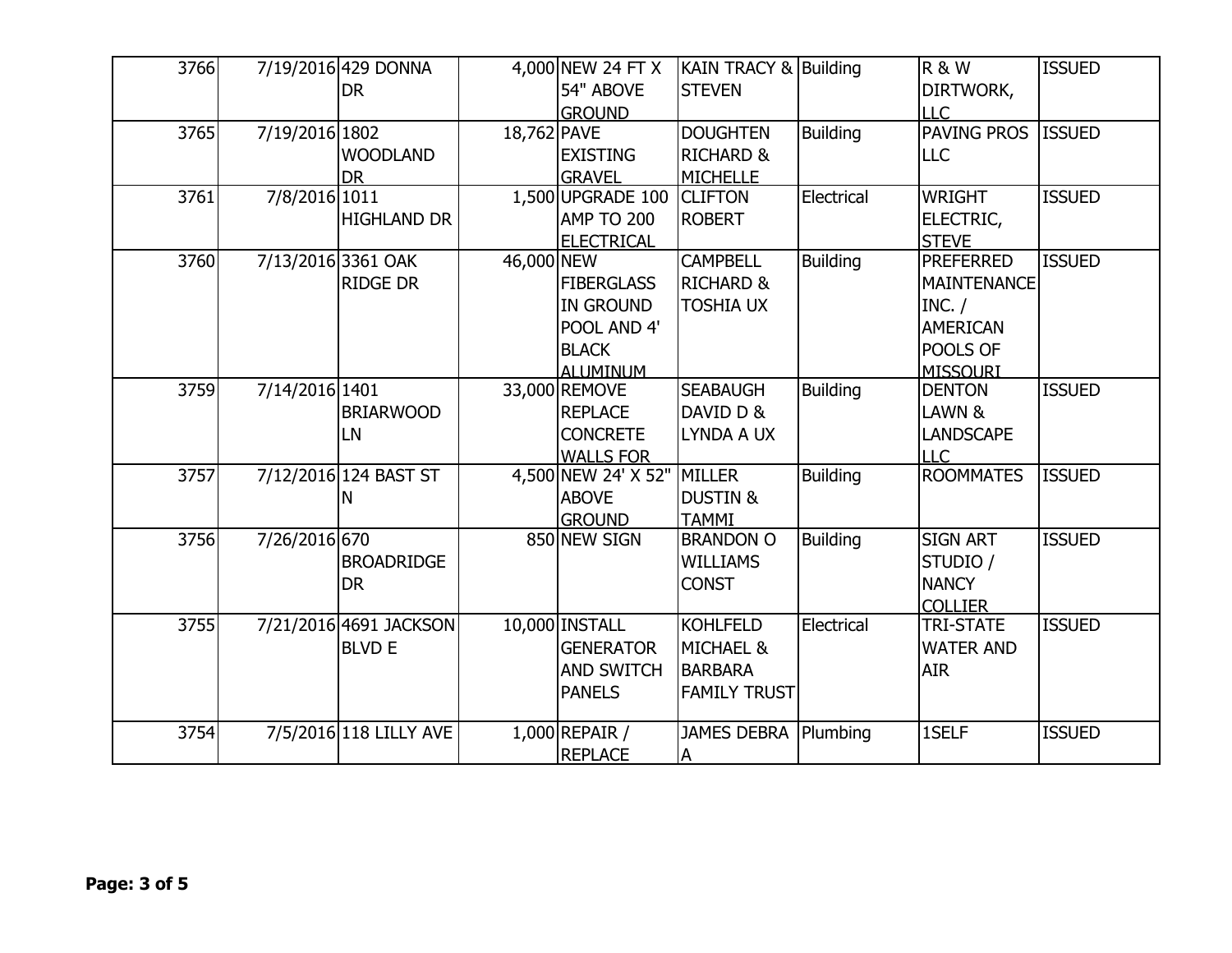| 3741 |               | 7/20/2016 508 HIGH ST<br>N               | 4,000 PATIO AND<br><b>GUTTER</b><br><b>DRAINS</b>                  | <b>CRACRAFT</b><br><b>SHERMAN M &amp;</b><br><b>NANCY</b>         | <b>Building</b> | <b>WESBECHER</b><br><b>CONSTRUCTIO</b><br>N COMPANY<br><b>INC</b>   | <b>ISSUED</b> |
|------|---------------|------------------------------------------|--------------------------------------------------------------------|-------------------------------------------------------------------|-----------------|---------------------------------------------------------------------|---------------|
| 3740 | 7/21/2016 819 | FARMINGTON<br><b>RD</b>                  | 500 100' OF 6'<br><b>WOOD</b><br><b>PRIVACY</b>                    | <b>FRANCIS</b><br><b>GLENDA M &amp;</b><br><b>EDWIN D</b>         | <b>Building</b> | 1SELF                                                               | <b>ISSUED</b> |
| 3738 |               | 7/5/2016 1684 JACKSON<br><b>RIDGE DR</b> | 3,000 NEW 6' WOOD<br><b>PRIVACY</b><br><b>FENCE</b>                | SCHOOLFIELD   Building<br>JOE & PAMELA                            |                 | <b>FLANAGAN</b><br><b>CONSTRUCTIO</b><br>N, LEE W                   | <b>ISSUED</b> |
| 3737 |               | 7/4/2016 607 DONNA<br>DR N               | 2,500 NEW 4' BLACK LEGRAND<br><b>CHAIN LINK</b><br><b>FENCE</b>    | <b>ROBERT C &amp;</b><br><b>CHELSEY J ET</b><br><b>UX</b>         | <b>Building</b> | <b>FLANAGAN</b><br><b>CONSTRUCTIO</b><br>N, LEE W                   | <b>ISSUED</b> |
| 3735 |               | 7/22/2016 2387 JACKSON<br><b>BLVD W</b>  | 21,400 NEW METAL<br><b>BUILDING</b>                                | <b>PEWITT</b><br><b>CHARLES S</b><br>DO & LISA D<br>UX            | <b>Building</b> | <b>BBL</b><br><b>CONSTRUCTIO</b><br>N.                              | <b>ISSUED</b> |
| 3734 |               | 7/1/2016 3361 OAK<br><b>RIDGE DR</b>     | 600 NEW 8' X 8'<br><b>SHED</b><br><b>ATTACHED TO TOSHIA UX</b>     | <b>CAMPBELL</b><br><b>RICHARD &amp;</b>                           | <b>Building</b> | 1SELF                                                               | <b>ISSUED</b> |
| 3731 |               | 7/1/2016 931 MAIN ST<br>W                | 500 ADD SECTION<br>OF CHAIN<br><b>LINK FENCE</b>                   | <b>HARTWIG</b><br><b>STEVEN L &amp;</b><br><b>DEBRAKUX</b>        | <b>Building</b> | 1SELF                                                               | <b>ISSUED</b> |
| 3728 | 7/5/2016 1520 | <b>ROSEBUD</b>                           | 2,400 NEW 4' CHAIN<br><b>LINK FENCE</b><br><b>BLACK</b>            | <b>GUNTER</b><br><b>STEPHEN &amp;</b><br><b>DIANA</b>             | <b>Building</b> | <b>FLANAGAN</b><br><b>CONSTRUCTIO</b><br>N, LEE W                   | <b>ISSUED</b> |
| 3726 |               | 7/5/2016 3082 SPRING<br><b>LAKE TRL</b>  | 20,000 FINISH OUT<br><b>BASEMENT</b>                               | <b>KLUND</b><br><b>GREGORY LEE</b><br>& ANGEL<br>MICHELLE ET<br>U | <b>Building</b> | <b>MACE</b><br><b>CONSTRUCTIO</b><br>N, INC / BILL<br><b>DORRIS</b> | <b>ISSUED</b> |
| 3705 | 7/5/2016 639  | <b>STRAWBERRY</b><br>LN                  | 2,682 NEW 4' BLACK WUNDERLICH<br><b>CHAIN LINK</b><br><b>FENCE</b> | JULIE                                                             | Building        | <b>BOOTHEEL</b><br><b>FENCE CO</b>                                  | <b>ISSUED</b> |